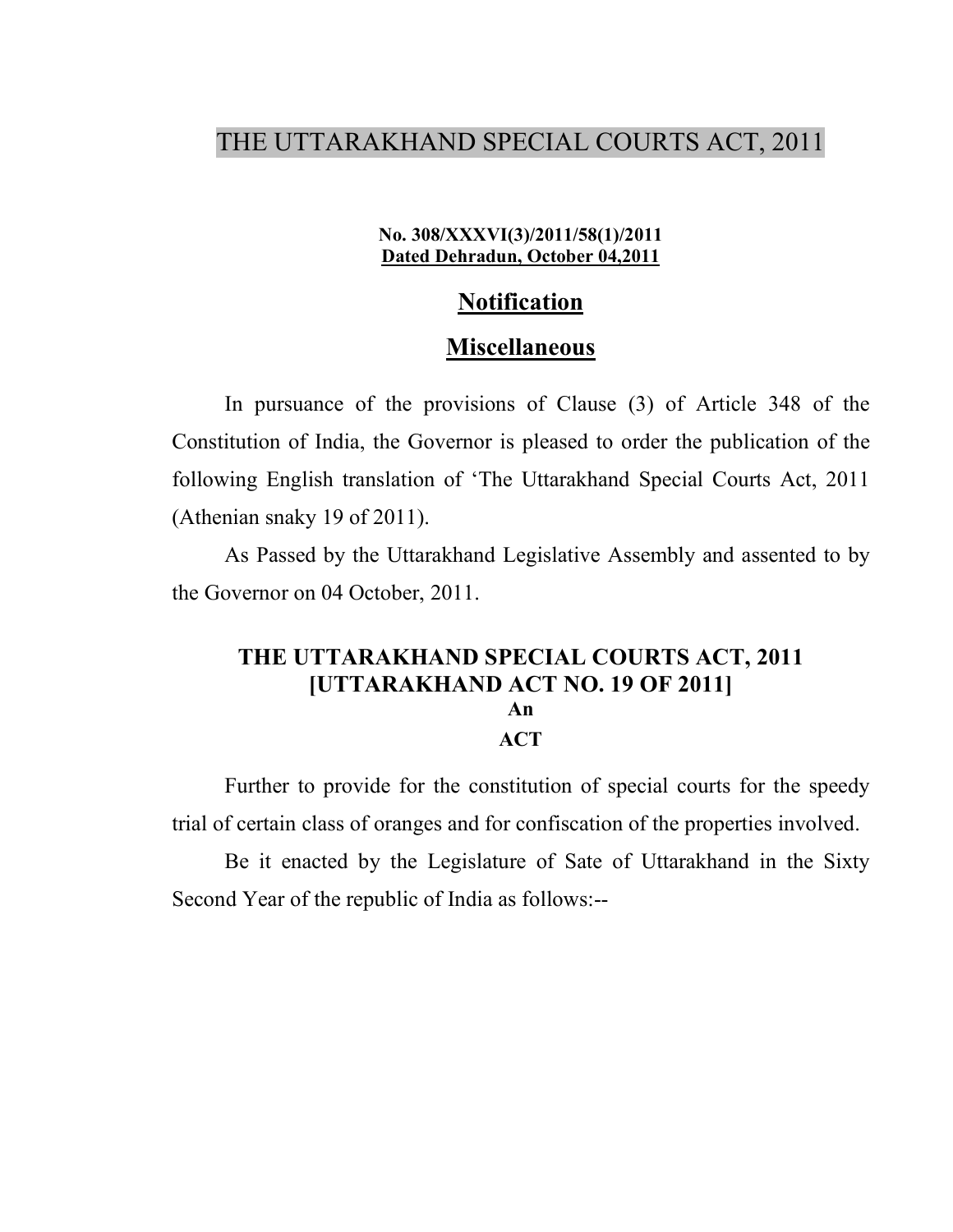# CHAPTER I

# PRELIMINARY

1. Short title, extent and Commencement

(1) This Act may be called the Uttarakhand Special Courts

(2) It shall extend to the whole of the State of Uttarakhand.

(3) It shall come into force at once.

# **Definitions**

 2. In these Act, unless there is anything repugnant in the subject or context- (a) "Act" means Prevention of Corruption Act, 1988.

(b) "Authorized officer" means any serving officer belonging to Uttarakhand Higher Judicial Service and who is or has been Session Judge/Additional Sessions Judge, nominated by the State Government wither the concurrence of the High Court for the purpose of section 13;

(c) "Code" means the code of Criminal Procedure, 1973 (2 of 1974);

(d) "Declaration" in relation to an offence, means a declaration made under section-5 in respect of such offence;

(e) "Offence" means an offence of criminal misconduct which attracts application of clause (e) of sub-section (1) of section 13 of the Act either independently or in combination with any other provision of the Act or any of the provision of Indian Penal code. (49 of 1988);

(f) "Special Court" means a Special Court established under section 3; and

(g) Words and expressions used herein and not defined but defined in the code or the Act shall have the meanings respectively assigned to them in the code or the Act.

# CHAPTER II

# EXTABLISHMENT OF SPECIAL COURTS

# 3. Establishment

(1) The state Government shall, for the purpose of speedy trial of offence, by notification, establish as many courts as considered adequate to be called Special Courts.

(2) A Special Court Shall be presided over by a Judge to be nominated by the State Government with the concurrence of the Uttarakhand High court at Neonatal

(3) No person shall be qualified for nomination as a Judge of a Special Court unless he is s member of Uttarakhand Higher Judicial Service and is or has been a Sessions judge/Additional Sessions Judge in the state.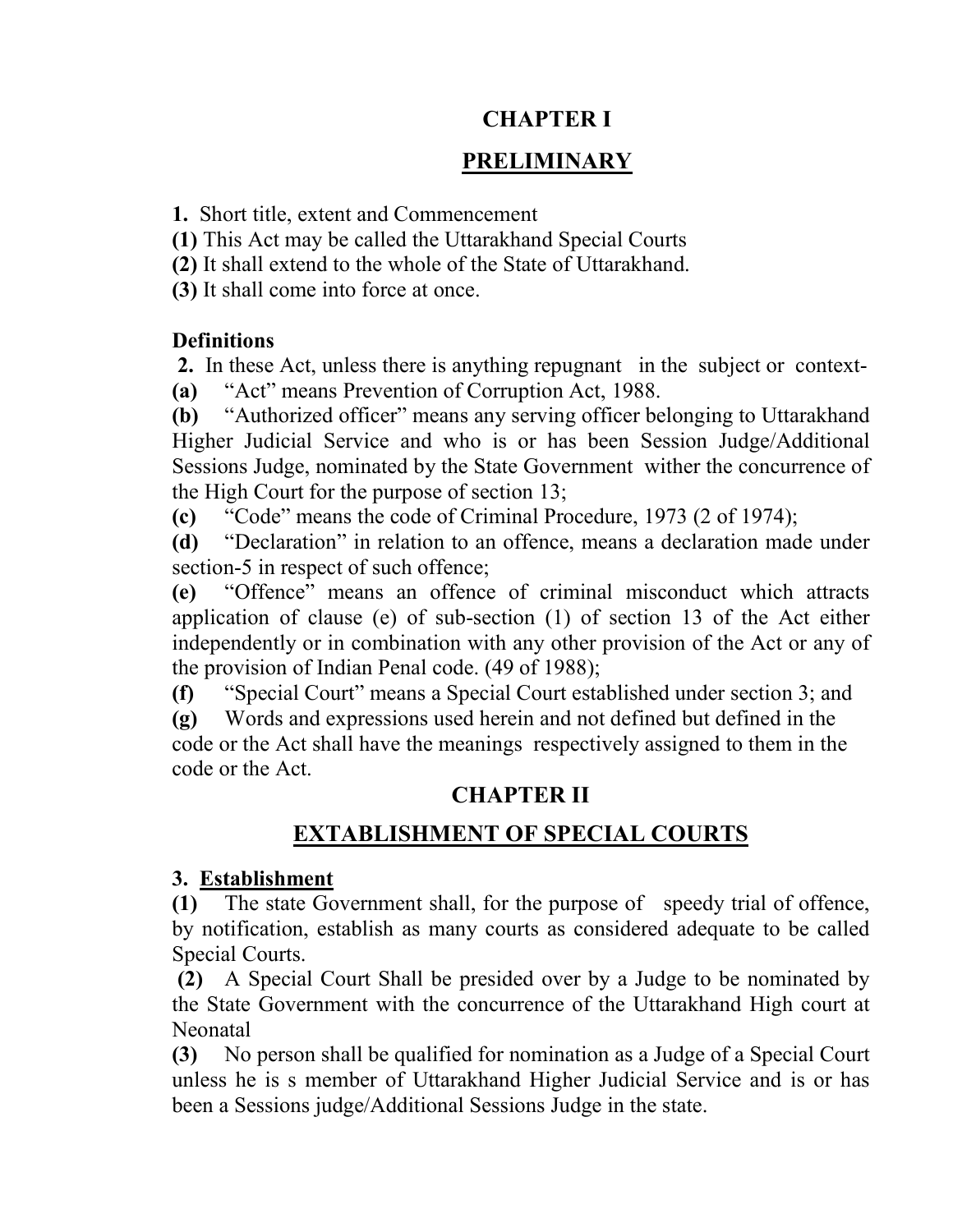## 4.Cognizance of cases by Special Courts

 A Special Court shall take cognizance of and try. such cases as are instituted before it or transferred to it under section 10.

# 5. Declaration of cases to Be dealt with dealt with under This Act

 (1) if the State Government is of the opinion that there is prima-facie evidence of the commission of an offence alleged to have been committed by a

 person, who has held or is holding public and is or has been public servant within the meaning of clause (c) of section 2 of the prevention of Corruption Act, 1988 in the state of Uttarakhand, the State Government shall make a declaration to that effect in every case in which it is of the aforesaid opinion.

(2) Such declaration shall not be called in Question in any Court.

# 6. Effect of Declaration

(1) On such declaration being made, notwithstanding anything in the code or any other law for the time being in force, any prosecution in force, any prosecution in respect of the offence shall be instituted only in a Special Court.

(2) Where any declaration made under section-5 relates to an offence in respect of which a prosecution has already been instituted and the proceedings in relation thereto are pending in a court other than Special Court under this Act, such proceedings shall, notwithstanding anything contained in any other law for the time being in force, stand transferred to Special Court for trial of the offence in accordance with this Act.

# 7. Jurisdiction of Special Court as to Trial of Offences

 A Special Court shall have jurisdiction to try any person alleged to have committed the offence in respect of which a declaration has been made under section 5, either as principal, conspirator or abettor and All of them can be jointly tried therewith at one trial in accordance with the code.

# 8. Procedure And powers of Special Courts

 (1) A Special Court shall, in the trial of such cases, follow the procedure prescribed by the Code for the trial of warrant cases before a Magistrate.

 (2) Save as expressly provided in this Act, the provisions of the code and of the prevention of Corruption Act, 1988(49) of 1988 shall, in so far as they are not inconsistent with the provisions of this Act, apply to the proceedings before a Special Court and for the purpose of the said provisions, the persons conducting a prosecution before a Special court shall b deemed to be a Public Prosecutor.

 (3) A Special Court may pass, upon any person convicted by it, any sentence authorized by law for the punishment of the offence of which such person is convicted.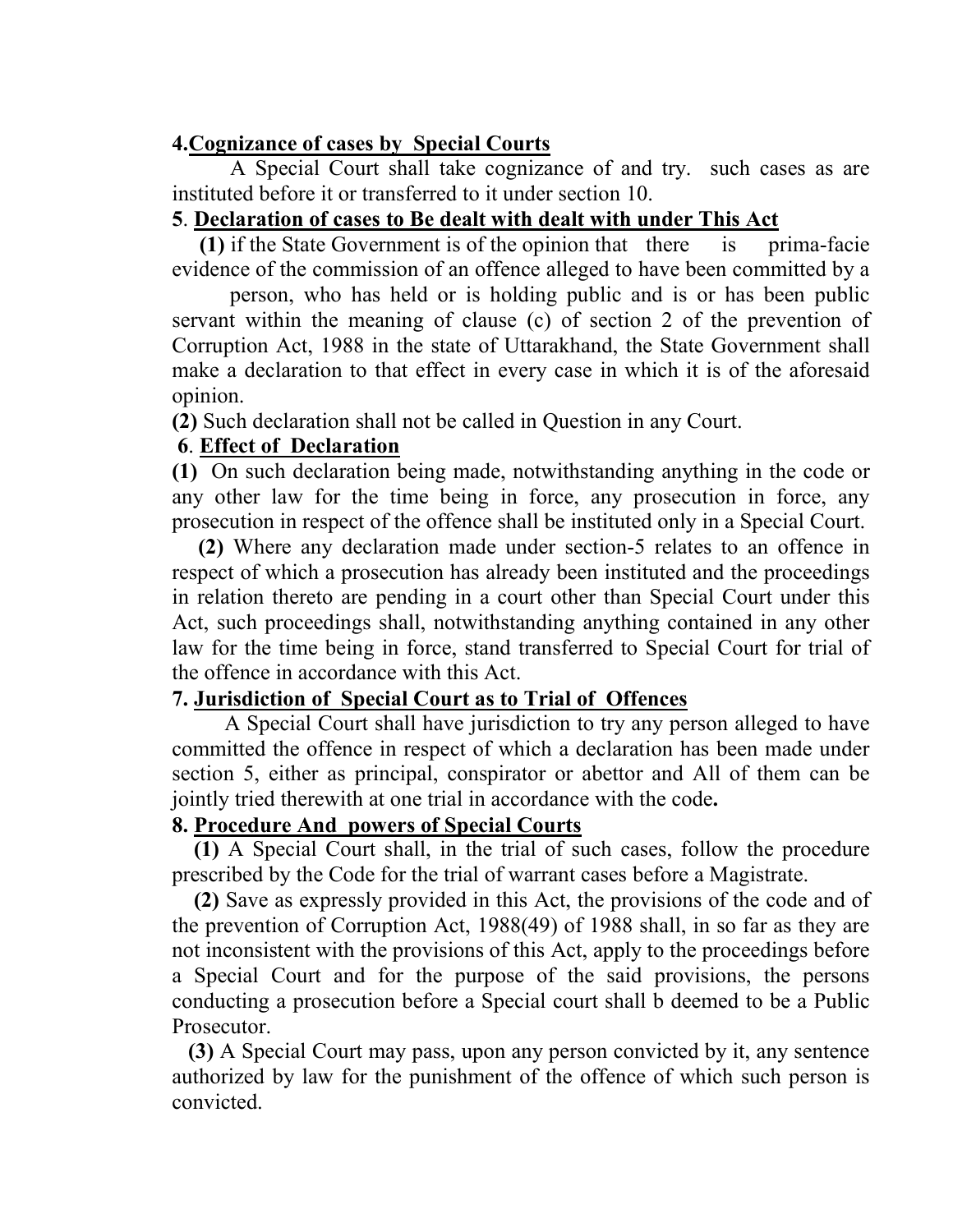#### 9. Appeal against order of Special Courts

(1) Notwithstanding anything in the Code, an appeal shall Lie from any judgment and sentence of a Special Court to the Uttarakhand High Court at Neonatal both on facts and law.

(2) Except as aforesaid, no appeal or revision shall lie in any court from any judgment, sentence or or order of a special Court.

(3) Every appeal under this section shall be preferred within a period of thirty days from the date of judgment and sentence of Special Court:

provided that the High Court may entertain an appeal after the expiry of the said period of thirty days if it is satisfied for reasons to be recorded in writing that the appellant had sufficient cases for not preferring the appeal within the period.

#### 10. Transfer of

Notwithstanding the other provisions of this Act, it would be open to the Uttarakhand High Court at Neonatal to transfer cases from one Special Court to another.

#### 11. Special Court not bound to Adjourn a Trial

 (1)A Special Court shall not adjourn any trial for any purpose unless such adjournment is, in its opinion, necessary in the interests of justice and for reasons to be recorded in writing.

(2) The Special Court shall endeavor to dispose of the trial of the case within a period of one year from the date of its institutions or transfer, as the case may be.

### 12. Presiding judge may act on evidence recorded By his predecessor

 A Judge appointed under section 3 to preside over a Special Court may act on the evidence recorded by his predecessor or predecessors or partly recorded by his predecessor or predecessors and partly recorded by himself.

### CHAPTER III

### CONFISCATION OF PROPERTY

### 13. Confiscation of property

(1) Where the State Government, on the basis of prima-facie evidence, have reasons to believe that any person, who has geld or is holding public office and is or has been s public servant has committed the offence, the state Government may, whether or not the Special Court has taken cognizance of the offence, authorize the Public Prosecutor for making an application to the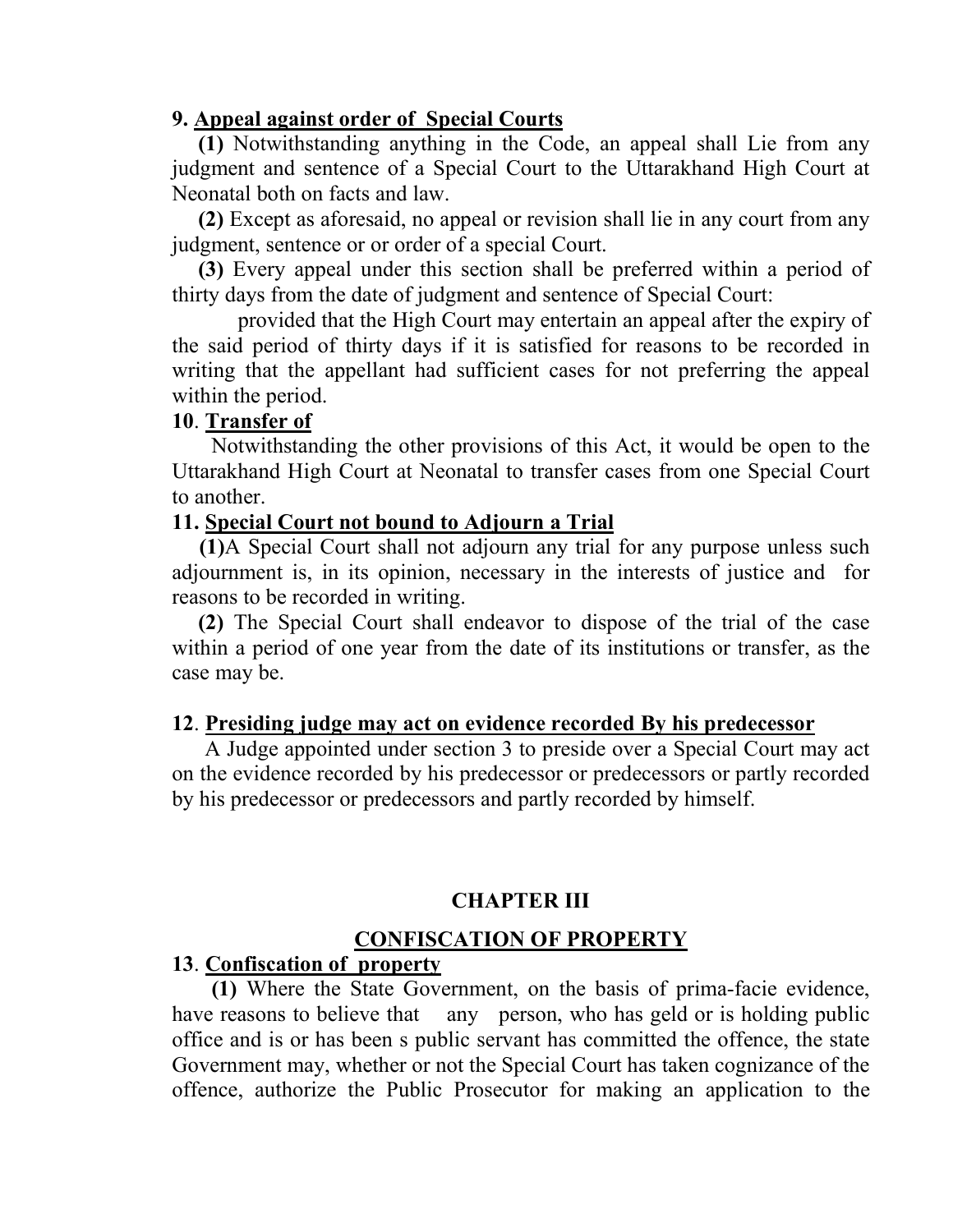authorized officer of confiscation under this Act of the money and other property, which the State Government believe the said person to have procured by means of the offence.

(2) An application under cub-section(1)—

(a) shall be accompanied by one or more affidavits, stating the grounds on which the belief, that the said person has committed the offence, is founded and the amount of money and estimated value of other property believed to have been procured by means of the offence; and

(b) shall also contain any information available as to the location for the time being of any such money and other property, and shall, if necessary, give other particulars considered relevant to the context.

## 14. Notice for Confiscation

 (1) Upon receipt of an application made under section 13 of this Act, the authorized officer shall serve a notice upon the person in respect of whom the application is made (hereafter referred to as the person affected) calling upon him within such time as may be specified in the notice, which shall not be ordinarily less than thirty days, to indicate the source of his income, earnings or assets, out of which or by means of which he has acquired such money or property, the evidence on which he relies and other relevant information an particulars, and to show cause as to why all or any of such money or property or both, should not be declared to have been acquired by means of the offence and be confiscated to the State Government.

 (2) Where a notice under sub-section (1) to any person specifies any money or property or both as being held on behalf of such person by any other person, a copy of the notice shall also be served upon such other person.

(3)Notwithstanding anything contained in sub-section (1), the evidence, information and particulars brought on record before the authorized officer, by the person affected or the State Government shall be open to be rebutted in the trial before the special court provided that such rebuttal shall be confined to the trial for determination and adjudication of guilt of the offender by the special court under this Act.

# 15. Confiscation of property in certain cases

 (1) The authorized officer may, after considering the explanation, if any, to the show cause notice issued under section 14 and the materials available before it, and after giving to the person affected (and in case here the person affected holds any money or property specified in the notice through any other person, to such outer person also) a reasonable opportunity of being heard, by order, record a finding whether all or any other money or properties in question have been acquired illegally.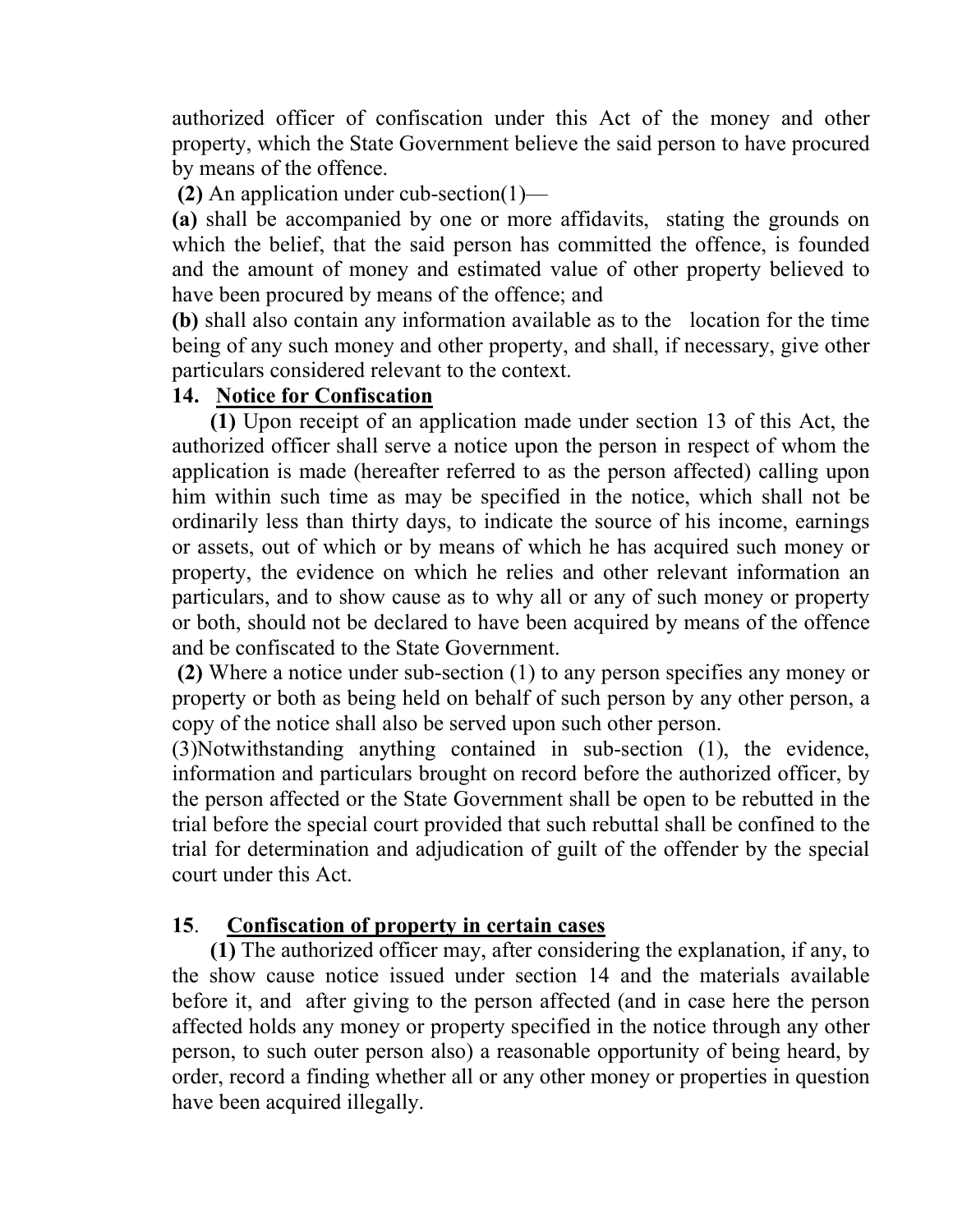(2) Where the authorized officer specifies that some of the money or property or both referred to in the show cause notice are acquired by means of the offence, but is not able to identify specifically such money or property, then it shall be lawful for the authorized officer to specify the money or property or both which, to the best of his judgment, have been acquired by means of the offence and record a finding, accordingly, under sub-section (1).

 (3) Where the authorized officer records a finding under this section to the effect that any money or property or both have been acquired by means of the offence, he shall declare that such money or property or both shall, subject to the provisions of this Act, stand confiscated to the State Government free from all encumbrances: Provided that if the market price of the property confiscated is deposited with the authorized officer, the property shall not be confiscated.

 (4) Where any share in a Company stands confiscated to the state Government under this Act, then, the Company shall, notwithstanding anything contained in the Companies Act, 1956 other Articles of Association of the Company, forthwith register the State Government as the transferee of such share.

 (5) Every proceeding for confiscation of money or property or both under his Chapter shall be disposed of within a period of six months from the date of service of the notice under sub-section (1) of section-14.

 (6) The order of confiscation passed under this section shall, subject to the order passed in appeal, if any, under section 17, be final and shall not be called in question in any Court of law.

## 16. Transfer To be null And void

 Where, after the issue of a notice under section 14, any money or property or both referred to in the said notice are transferred by any mode whatsoever, such transfer shall, for the purposes of the proceedings under this Act, be void and if such money or property or both are subsequently confiscated to the State Government under section 15, then, the transfer of such money or property or both shall be deemed to be null and void.

#### 17. Appeal

(1) Any person aggrieved by any order of the authorized officer under this Chapter may appeal to the High Court within thirty days from the date on which the order appealed against was passed.

(2) Upon any appeal preferred under this section the High Court may, after giving such parties, as it thinks proper, an opportunity of being heard, pass such order as it thinks fit.

(3)An appeal preferred under sub-section (1) shall be disposed of preferably within a period of six months from the date it is preferred, and stay order, if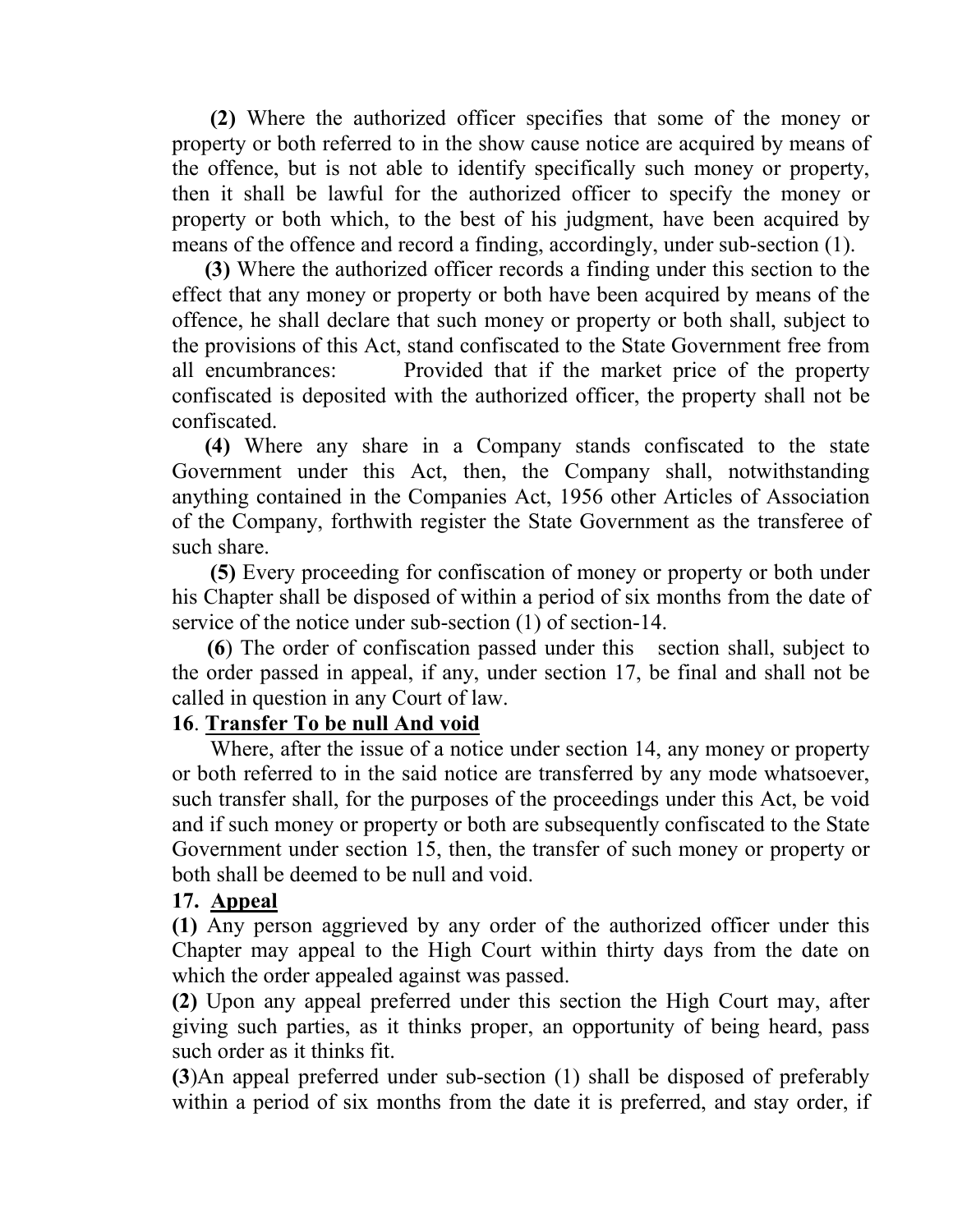any, passed in an appeal shall not remain in force beyond the prescribed period of disposal of appeal.

## 18. Power to take possession

(1) Where any money or property or both have been confiscated to the State Government under this Act, the concerned authorized officer shall order the person affected, as well as any other person, who may be in possession of the money or property or both to surrender or deliver possession thereof to the concerned authorized officer or to any person duly authorized by him in this behalf, within thirty days of the service of the order:

Provided that the authorized officer, on an application made in that behalf and being satisfied that the person affected is residing in the property in question, may instead of dispossessing him immediately from the same, permit such person to occupy it for a limited period to be specified on payment of market rent to the State Government and thereafter, such person shall deliver the vacant possession of the property.

(2) If any person refuses or fails to comply with an order made under subsection (1), the authorized officer may take possession of the property and may, for that purpose, use such force as may be necessary.

(3) Notwithstanding anything contained in sub-section (2) the authorized officer may, for the purpose of taking possession of any money or property or both referred to in sub-section (1), requisition the service of any police officer to assist and it shall be the bounden duty of such officer to comply with such requisition.

# 19. Refund of Confiscated money or property

Where an order of confiscation made under section 15 is modified or annulled by the High Court in appeal or where the person affected is acquitted by the Special Court, the money or property or both shall be returned to the person affected and in case it is not possible for any reason to return the property, such person shall be paid the price thereof including the money so confiscated with the interest at the rate of five percent per annum thereon calculated from the date of confiscation.

# CHAPTER IV MISCELLANEOUS

# 20. Notice or order not to been valid for error in description

 No notice issued or served, no declaration made and no order passed, under this Act shall be deemed to be invalid by reason of any error in the description of the property or person mentioned therein, if such property or person is identifiable from the description so mentioned.